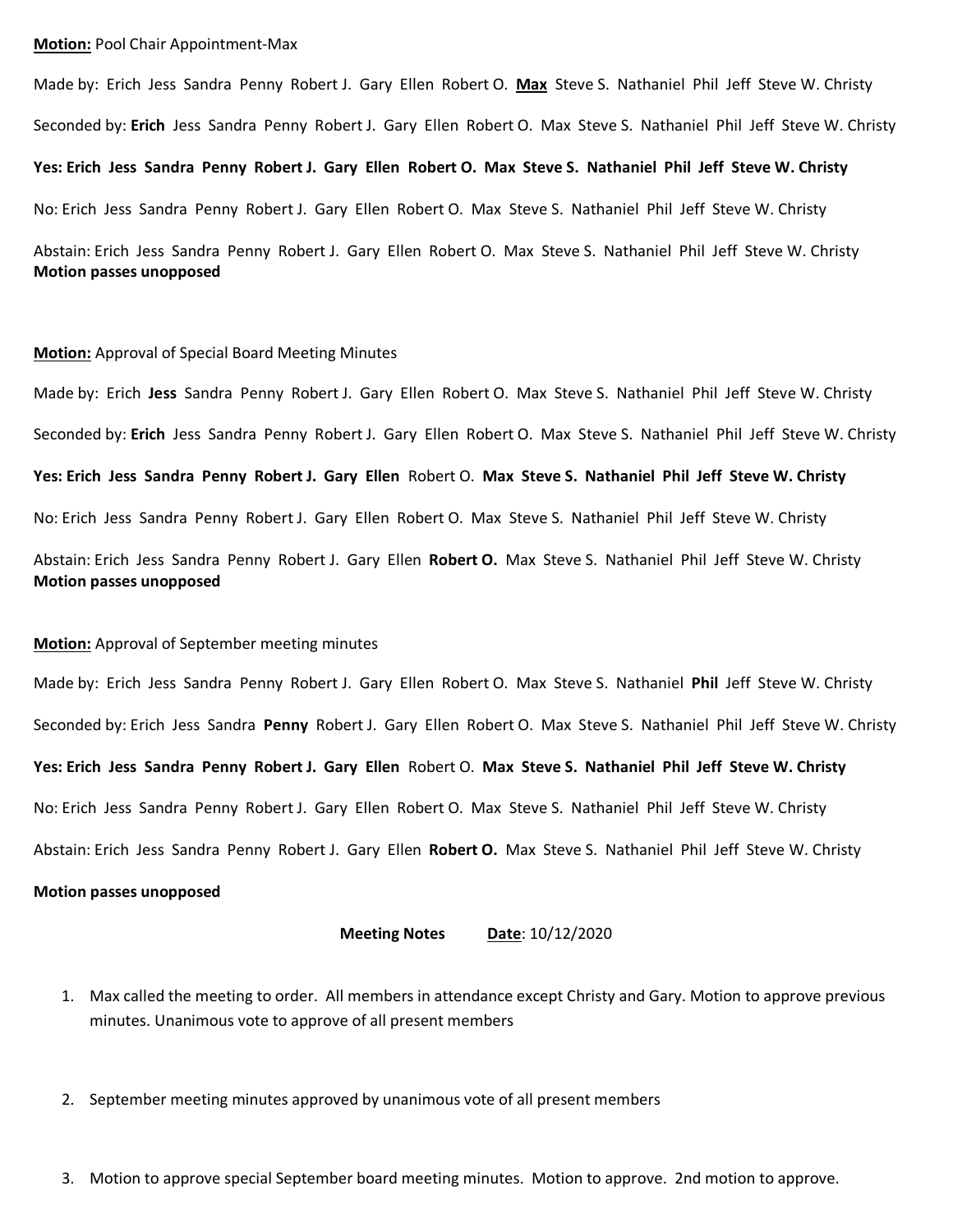- 4. Jeff (Corporate Secretary) was invited to share. Naomi is still the registered agent Max is working to switch that over to KMC and has been in communication with them. Max shared with the board next steps with properties who have liens on them. KMC shared they could do this process, but it would be a new process and likely additional costs. KMC would file the regular liens. Sandra recommended KMC notify homeowners behind on mortgages that the lien process would begin January 1st, 2021. Max will bring more information to the board at the November board meeting.
- 5. **Treasurer's Report**: Max shared the report due to Christy's absence. AJ from KMC is doing the financials. Sandra noted we may want to discuss with KMC a different rep other than Vic. It was noted to talk with KMC to review the swim team expenditures and coding of bathroom expenditures to make sure expenses for the pool and clubhouse are separated. New camera installations at the pool and parking lot were not listed on the budget. The pickleball court painting bill has not been paid. Max will make the pickleball court bill and discussion with KMC a priority. Max will talk with KMC and update us at the November meeting. With new bills and/or invoices submit them to Christy and cc Max on the emails and these will get forwarded to KMC.

# **6. Committee Reports**

- a. **Pool Committee**: Steve shared the pool was successfully opened and closed for the season. This will be Steve's last season as Pool Manager.
- b. **Activities Committee:** Emily Myers has shared the activities report. Max shared all the events the activities the committee has coordinated: yoga, monday mile club, genealogy club, crochet club, fall fest, food trucks, bubble party, outdoor movie, blood drive, Tai Chi, Halloween decorating contest. All events are posted on social media. The committee welcomes input and opinions from all members. Potential holiday decorating contest in the future. Reach out to [\(emilystagemyers@gmail.com\)](mailto:emilystagemyers@gmail.com) if you have ideas or want to help. There was one concern brought up over the yoga instructor being paid and if this was in conflict with being a nonprofit. There are no issues or concerns at this time. Emily Myers confirmed with Penny Inskeep on 10/12/2020 that she would commit to being the activities committee chair.
- c. **Welcome Committee**: Teri shared updates. New member meet and greet saw 6 new members. People seemed to be positive and appreciative. Linda Stemnock and Shirley Frye have volunteered to take over as committee chair if the board approves. Teri gave shout outs to members. March 16th new member meet and greet. Max makes motion to approve Linda/Shirley co-chairs of the welcome committee.
- d. **Grounds Committee:** No updates.
- e. **Newsletter Committee**: The next newsletter would be created and due by the end of the year. The board will send out information to members to see if there is an interested party to complete the newsletter.
- f. **Website Committee**: No updates to web information. Erich will work with KMC to continue to send us updated "change reports" with new lot owners, etc. There is an official Carefree Facebook page that only board members and activity chairs can post to. The second Carefree Facebook page run by members is active and up and running. Max will add any committee chairs to the facebook if they want to post things onto the page.
- g. **Clubhouse Committee**: Steve shared cost/profits, and potential illegal dumping into the clubhouse dumpster. Authorities were contacted regarding the dumpster. Max is reviewing the clubhouse rental policies and contract and will plan to update this information in the next two weeks. (Wisdom)
- **h. Legal Committee:** Penny, Christy, Jess, Max, Jeff
	- i. A judge has been appointed in the case, but no new legal updates at this time.